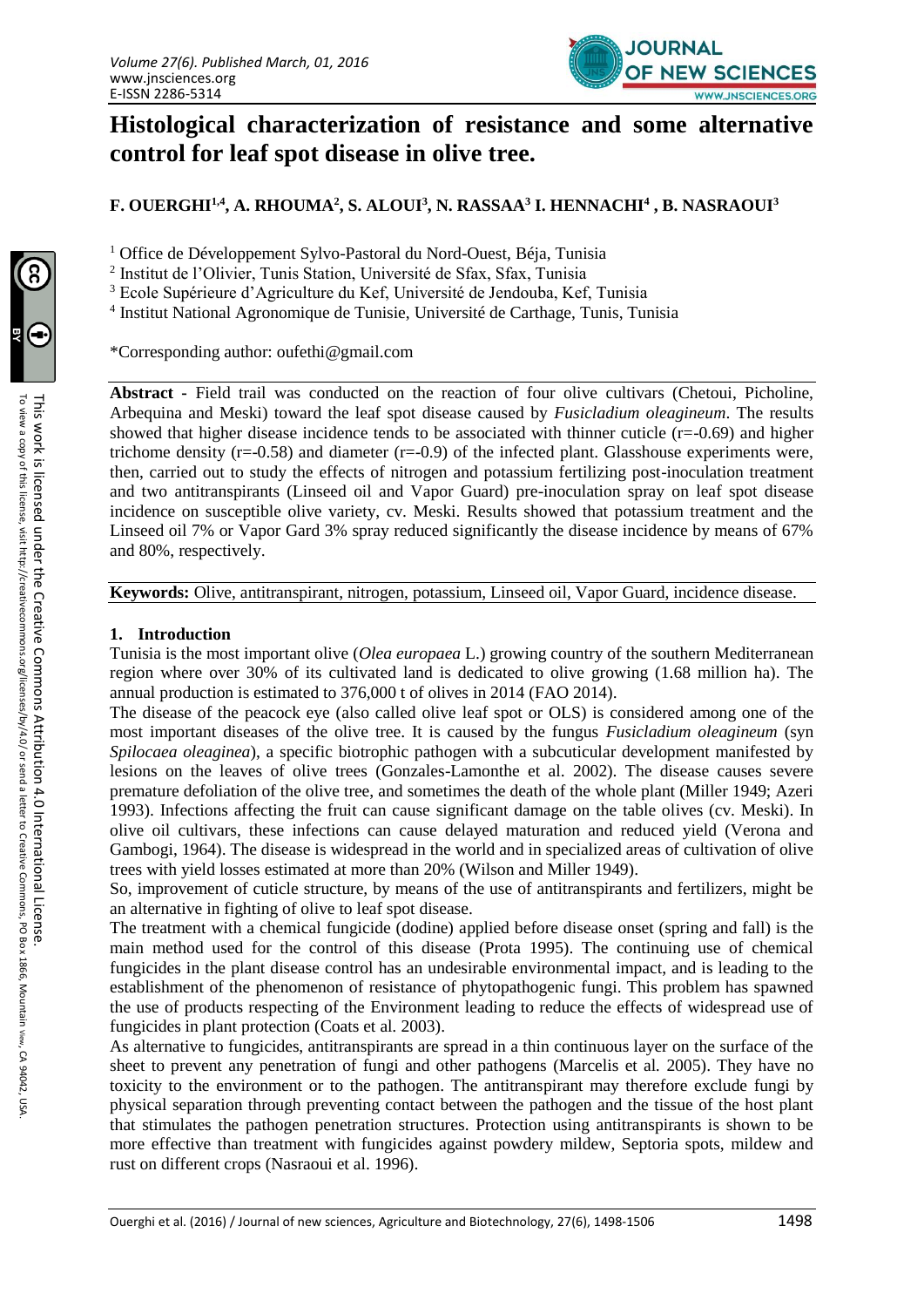

The use of fertilizers in the protection of plants against pathogens is to avoid stress phenomena and promote plants to benefit from the contributions despite pathogen (Palti 1981). But a mineral element can decrease the severity of certain diseases and other increases it in different environments. It is therefore necessary to establish a nutritional balance for optimal response of the plant (Huber and Haneklaus 2007).

The aim of this study is to evaluate the effects of fertilizers and antitranspirants on the reaction of the plant to the OLS disease on one susceptible variety and to investigate the relationship between some structural characteristics of the plant (cuticle and trichomes) and the infection severity by this disease on some olive varieties.

## **2. Materials and methods**

## **2.1 Plant material**

Field studies were carried out on the olive trees of four cultivars (Chetoui, Picholine, Arbequina and Meski) at the Experimental Station of the Higher School of Agriculture of Kef in the north west of Tunisia  $(36^{\circ}.12^{\circ}E; 8^{\circ}.7^{\circ}N, 516 \text{ m}$  above sea level) during 2010, 2011 and 2012. To study the incidence of leaf spot disease under natural infection, 100 fresh leaves from each cultivar (5 trees and 4 branches) were collected during spring time, the main period of olive attack by OLS in orchards.

For a glasshouse trial (16-23°C, 30-60% RH), experiments were conducted on 2-year-old Meski cultivar, which is highly susceptible to OLS (Graniti 1993). Plants were grown individually in 9 liter plastic pots containing a mixture of composted bark and pumice (4:1, v/v) with slow release fertilizer (N:P:K ¼ 15:4:7.5). The youngest ten fully expanded leaves were marked. The moisture was supplied by a manual spraying with distilled water for 10 min/day. Cultural practices were similar for all plants and followed the standard procedures described in the North of Tunisia manual for commercial olive growers (AMT 2007).

## **2.2 Fungal material**

To inoculate plants of the galss-house trial, suspensions of conidia of *F. oleagineum* were prepared from fresh diseased leaves of olive tree (cv Meski, susceptible), showing typical symptoms of OLS caused by F. *oleagineum*. In order to obtain the suspension, the infected leaves were dried at room temperature for 2 weeks and stored at 5°C in darkness (Trapero et al. 1994). Then, these leaves were agitated in sterile distilled water for 2 h at 80 rpm. The obtained conidial suspension was filtered through a double layer of cheesecloth to eliminate vegetable matter (Alonso et al. 2006). The concentration of the conidial suspension was adjusted at  $5\,10^4$  conidia/ml by using a Malassez cell.

## **2.3 Plant inoculation**

Meski cultivar planted in the glasshouse was inoculated by F. *oleagineum* conidia. The previously prepared suspension was sprayed onto plants using an atomizer to just before run-off. For the next days, the plants were enclosed within a clear polythene tent (plastic bag) constructed around each plant to increase relative humidity and provide sufficient moisture for infection. Control was treated with distilled water.

#### **2.4 Antitranspirant spray**

To evaluate the protective activity of the antitranspirants in the glasshouse trial, Linseed oil and Vapor Gard antitranspirants were pre-inoculation used both at two concentrations: 3 and 7%  $(v/v)$ . Linseed oil consists in pure linseed oil and contained the α-linolenic acid, linoleic acid, oleic acid and saturated fatty acids; its diode index is about 170. Vapor Gard (VG; di-1*-p*-menthene) is a water-emulsifiable organic compound for use on plants to reduce water transpiration. Antitranspirants were applied with a hand-held spray bottle until runoff, using a volume of 10-15 ml/plant (Ansary and Al-Humaid 2005).

## **2.5 Fertilizer treatment**

Two fertilizers were post-inoculation used in the glasshouse trial. The first, based on nitrogen, was the ammonitrate (NH<sub>4</sub>NO<sub>3</sub>); the second was the monopotassium phosphate (KH<sub>2</sub>PO<sub>4</sub>). A total of 18 plants were divided on two groups. The first group of trees received two doses of nitrogen (55 and 100 g/pot); the second group was treated also with two doses of potassium (40 and 130 g/pot). The first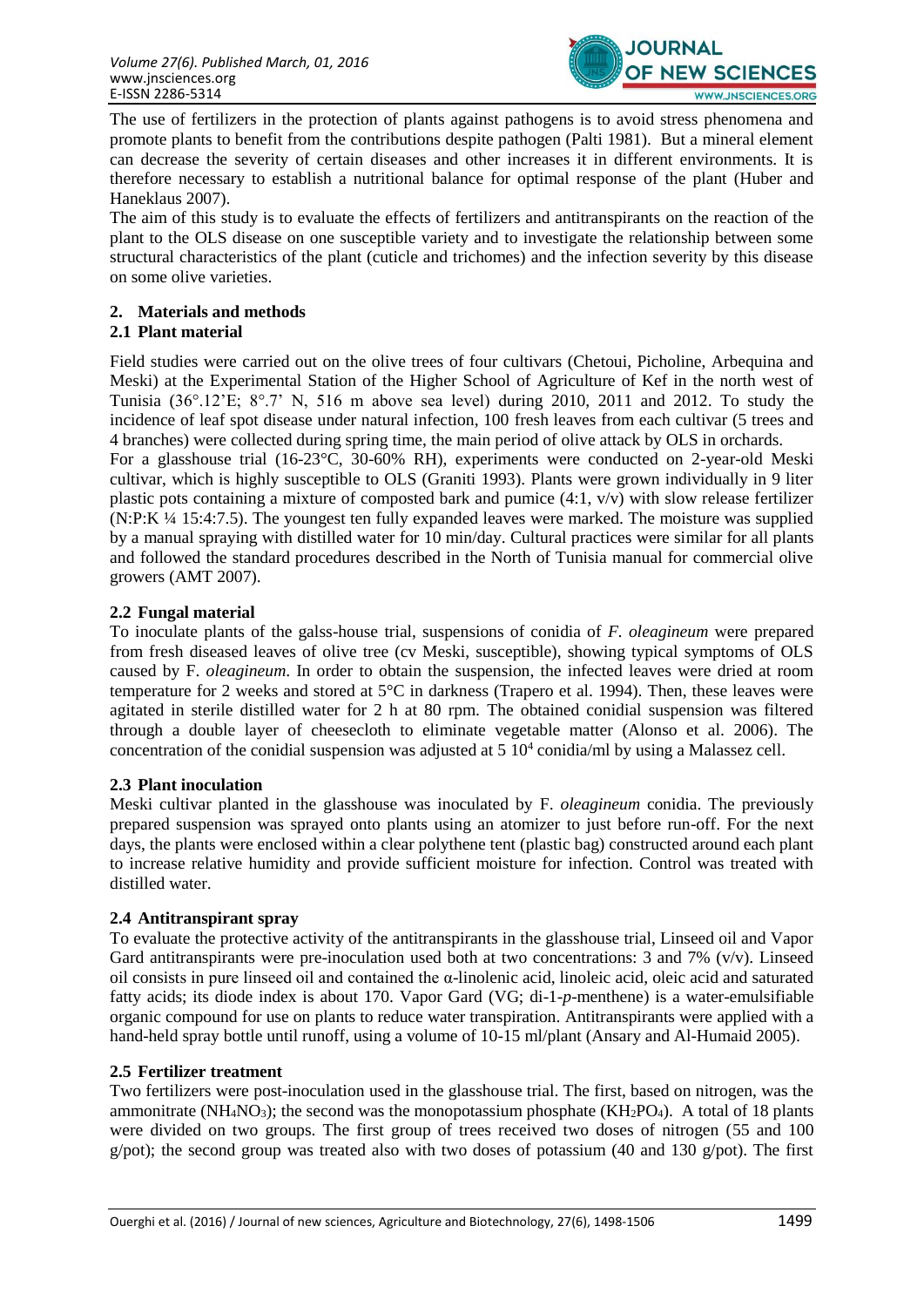

treatment by nitrogen and potassium were applied in March, one week post-inoculation. Fertilizers were applied as a solution for individual pots. After treatments, plants were returned to their tents.

#### **2.6 Infection evaluation**

The determination of the infection incidence was performed using the method of Alonso et al. (2006). It consists in dipping leaves in a 5% NaOH solution for 20 min and then symptoms were observed. For the natural infection field trial, a total of 100 leaves were collected from three trees of each variety and NaOH treated. Regarding the inoculation glasshouse experiment, the same treatment has concerned 10 leaves collected from each plant, 12 weeks after inoculation. In both cases of trials, disease incidence assessment was performed by measuring the percentage of the infected leaves.

#### **2.7 Measurements of trichome diameter and density**

Trichomes are cells that lie on the upper leaves of olive cultivars. Because these cells are difficult to detach, we proceeded to use their scares left after bonding with ribbon of scotch on the upper side of the leaf. Once the ribbon removed carefully, the scare of trichomes is glued on the scotch. After cleaning the graded blades with alcohol, slides were observed by microscope for each collected leaf to measure the trichome density and diameter of leaves of the field trial (Larkin et al. 1996).

#### **2.8 Cuticle thickness measurement**

The preparation of sections of leaves from each variety of the field trial was carried out by cutting transversally by a sharp blade without sawing to keep intact the sheet structures. The cuts must be fine and perpendicular to the axis of the leaf. The sections were washed with water, and then 2 to 3 drops of iodine were added for duration of 10 s. Finally, the cut pieces were placed on a slide on which some drops of carmine were filed and then covered with a cover slip. The prepared slides were observed by means of microscopic (x400) and measurements of the thickness of the cuticle for each collected leaf were performed. Photos are taken with a Canon digital camera (Rhouma et al. 2013).

#### **2.9 Data analysis**

For the field trial, infection assessment was based on a total of 100 leaves taken randomly from each cultivar with 20 leaves/branch on five branches selected in various directions. The sampling was repeated three times and data were transformed to meet the requirement for normal distribution.

In the glasshouse, experiments were carried out according to the completely randomized block design with three replications. So there are three plants for each block with three pots for each. The pots were placed separately for each concentration in polyethylene bags.

The results were analyzed using analysis of variance (ANOVA) and Duncan's multiple range tests (SAS 1985).

#### **3. Results and Discussion**

#### **3.1 Leaf anatomy**

Leaf anatomical characteristics were varied by cultivar (Figure 1). Indeed, we observed differences of the anatomical parameters assessed. The cuticule of 'Meski' were thinner than those in 'Picholine', 'Chetoui' and Arbequina leaves. Similarly,'Meski' and 'Arbequina' had a lower density of trichomes compared to 'Chetoui' and 'Picholine'.

#### **3.2 Infection incidence**

The results showed an important difference in the susceptibility of the four cultivars to the disease. The analysis of variance and the means comparison revealed significant differences between these cultivars ( $p<0.001$ ). The cultivar Picholine was the most resistant to the disease since almost no infection was observed. The cultivars Chetoui and Arbequina were less resistant with an incidence infection between 15 and 20%. However, cv. Meski was the most susceptible to the disease, with the percentage of infected leaves exceeding 60 %.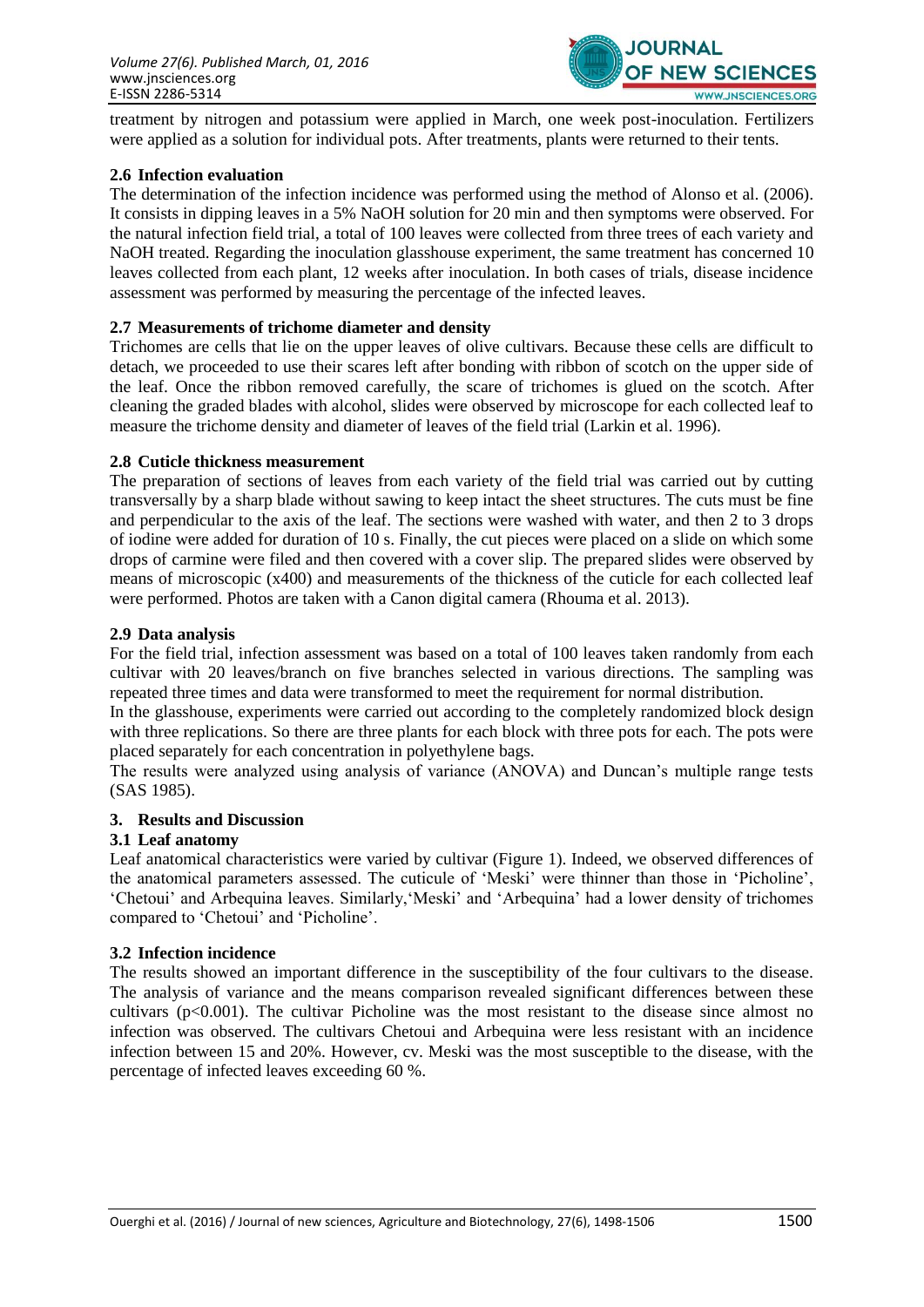



**Figure 1** : Trichome distribution in the abaxial epidermis of the leaf and Transverse cuts of the leaf tissus of four olive cultivars ( D : Arbequina Cultivar and A : Meski cultivar showing a less trichomes leaf distribution than the others B et C . E: Transverse sections of Meski. Leaf showing normal epidermal and sub-epidermal cells and properly arranged parenchyma cells with more chloroplasts. F: Transverse sections of Piccholine leaf showing larger epidermal and bigger sub-epidermal cells, loosely arranged parenchyma cells with few chloroplasts, G and H are similar. c: Cuticle, e:epidermis, se: sub-epidermis.)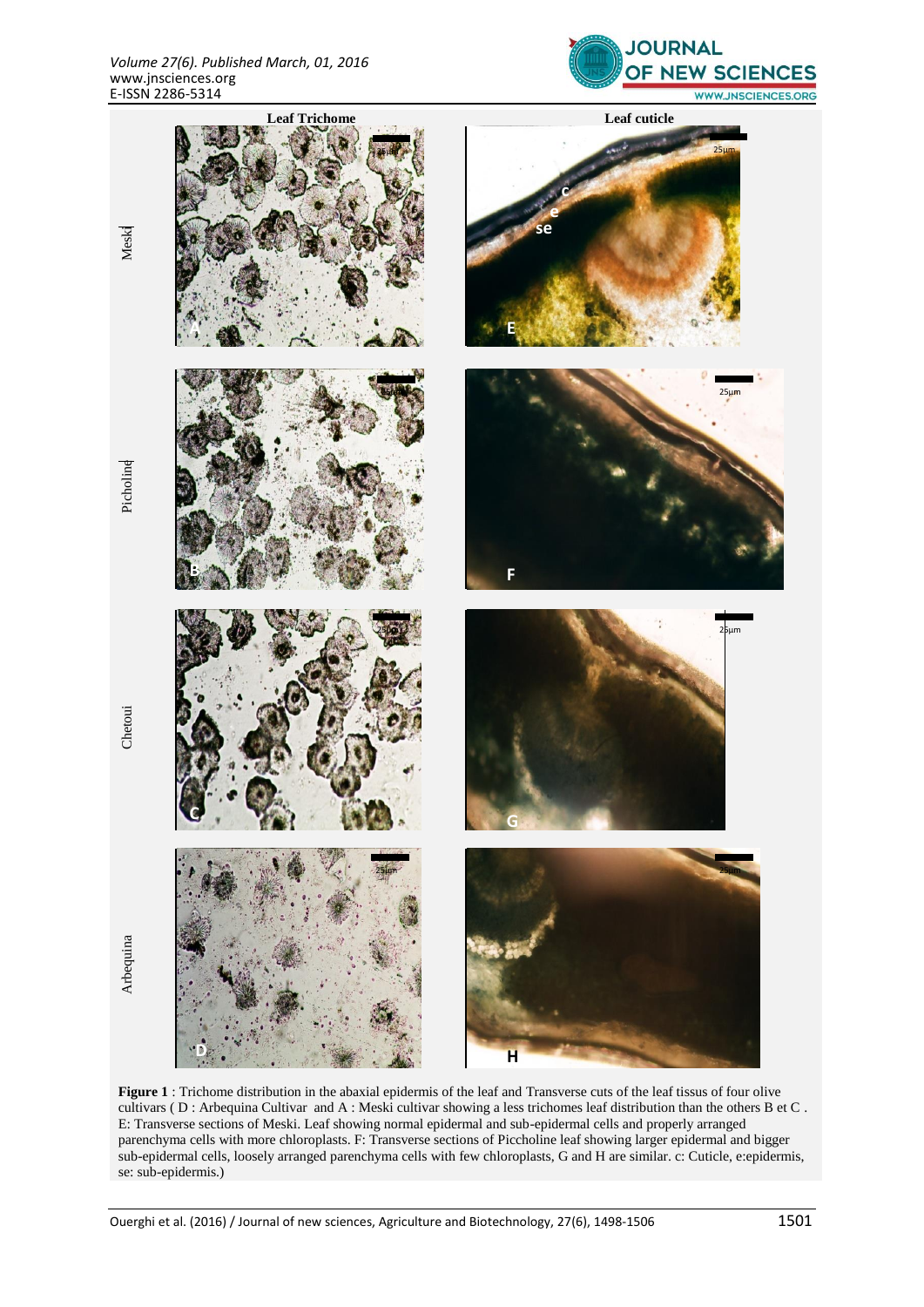

#### **3.3 Cuticle thickness**

The results on Figure 2 show that the cultivars Picholine and Arbequina have significantly the same thickest cuticle (between 8 and 9 µm). In contrast, the cultivars Chetoui and Meski have the thinnest cuticle, around 5 µm. Compared on infection incidence, there are a significant difference between Meski cv. and the others cvs. (Figure 2). Analysis of results showed that the cuticle thickness is raised more than the percentage of infestation is low, inversely proportional  $(r=0.69)$ .



**Figure 2.** Cuticle thickness (■) of four olive cultivars studied regarding the leaf spot latent infections (■) caused by Fusicladium oleagineum.

#### **3.4 Trichome size and density**

Regarding the trichome density, Chetoui and Arbequina have the highest density (more than 25 trichomes/mm²) whereas cv. Meski had the lowest density of trichome (less than 15 trichomes/mm²). Cv. Picholine has an intermediary density with around 20 trichomes/mm² (Figure 3)

Measurements of the size of trichomes showed a difference in their diameters according to the cultivars. Cv. Meski has the smallest diameter of trichome (less than 90 µm) as compared to the others cultivars where the diameters were between 115 and 145 µm (Figure 4). Results showed that percentage of infestation decreased significantly when the dimension and the density of trichomes increased ( $r=-0.9$  and  $r=-0.58$  respectively).



**Figure 3.** Trichome density (■) of four olive cultivars studied regarding the leaf spot latent infections (■) caused by *Fusicladium oleagineum.*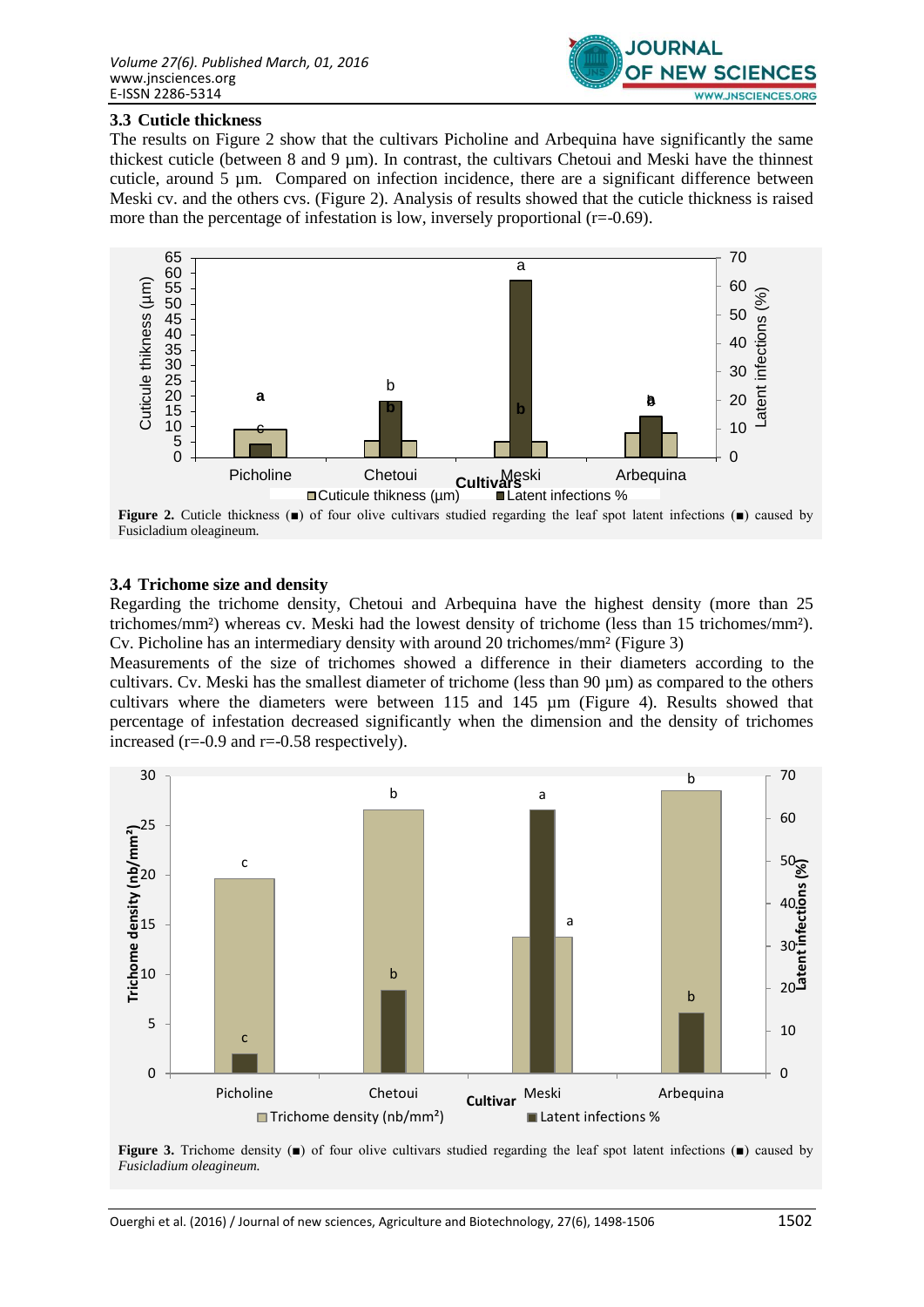



**Figure 4.** Trichome diameter (■) of four olive cultivars studied regarding the leaf spot latent infections (■) caused by *Fusicladium oleagineum.*

#### **3.5 Antitranspirant spray effect**

The effect of antitranspirant treatment was significant ( $P < 0.05$ ). At 12 weeks after inoculation, plants that have received Linseed oil at 7% or Vapor Gard at 3% showed fewer leaf lesions (less than 20%), but without significant difference compared to the control (Figure 5). The control and the treatment with Linseed oil at 3% were associated to intermediary infection intensities (between 30 and 40%). The highest incidence infection was observed with Vapor Gard 7% treatment (near to 60%), without significant difference with the control.



**Figure 5.** Effect of antitranspirant spray on the leaf spot disease caused by *Fusicladium oleagineum* on olive (cv. Meski), expressed by means of the infection incidence. C: control, LS3: Linseed oil at 3%, LS7: Linseed oil at 7%, V3: Vapor Gard at 3%, V7: Vapor Gard at 7%.

#### **3.6 Fertilizer treatment effect**

For all potassium treatments, there was an important decrease in disease incidence than in untreated plots throughout the glasshouse experiment (from 30% to less than 10%). In contrast, increase in disease incidence was recorded with the nitrogen treatments (figure 6).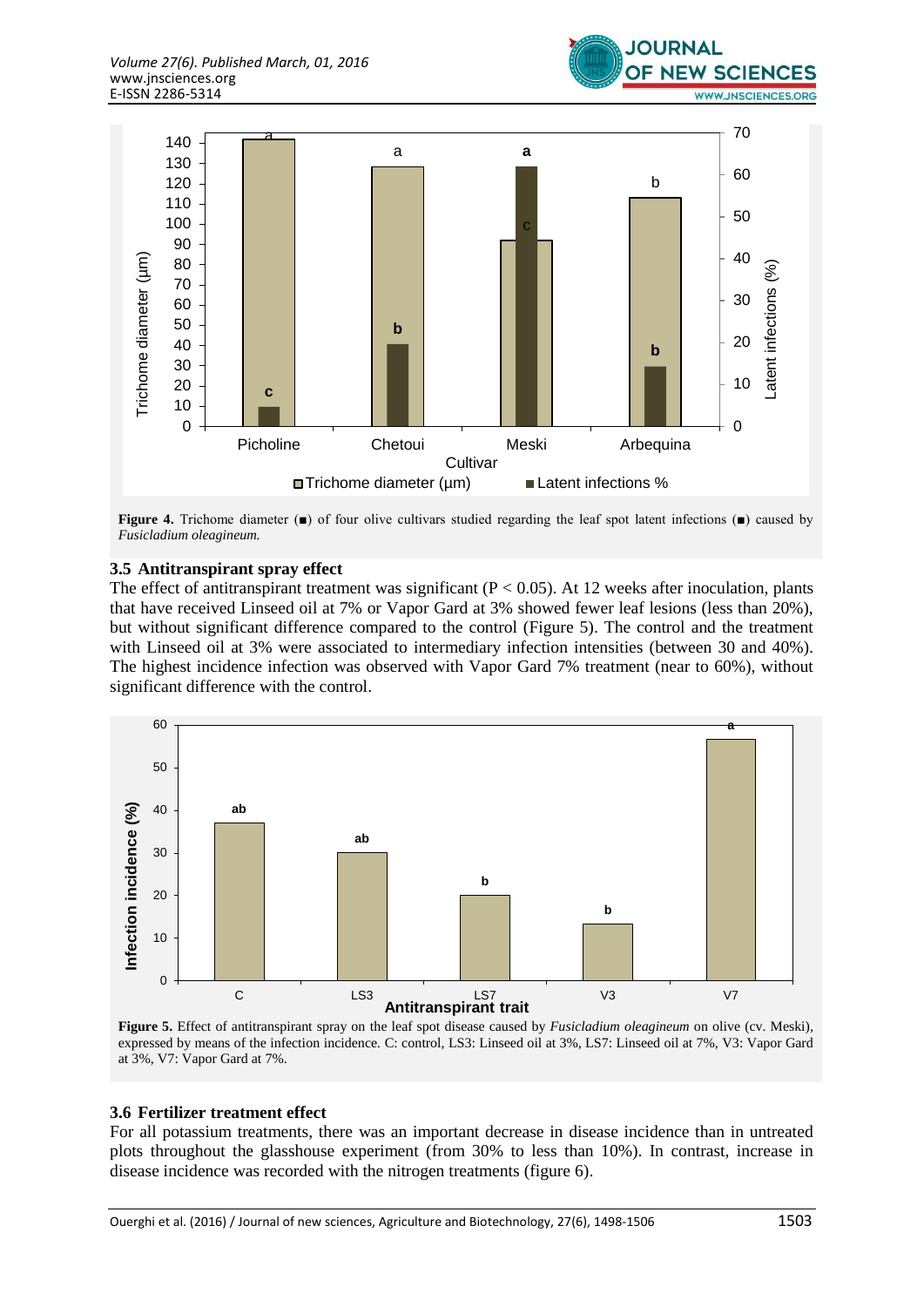



**Figure 6.** Effect of fertilizer treatment on the leaf spot disease caused by *Fusicladium oleagineum* on olive (cv. Meski), expressed by means of the infection incidence. C: control, N1: nitrogen 55 g, N2: nitrogen 100 g, K1: potassium 40 g, K2: potassium 130 g.

Field studies were carried out on four olive cultivars in the north west of Tunisia in order to investigate their resistance to OLS disease. Many studies showed that the cuticle presents a significant physical barrier against the penetration of the pathogen and then the thicker cuticle can prevent this penetration (Nawrath 2002). The analysis of results showed a difference between varieties in their cuticle thickness, and that thicker cuticle more difficult to overcome may act directly in reducing the OLS diseases infection. The same observation might be recorded regarding the trichome density and diameter in a way that more and bigger trichomes are unfavorable to the settlement and germination of conidia. Cv. Meski which is the most susceptible to OLS disease has the thinnest cuticle and the lowest values of trichome density and diameter. In contrast, cvs. Picholine and in a less extend Chetoui and Arbequina have their low susceptibility associated with thicker cuticle and/or higher density and diameter of trichomes. These results confirm those of Triki et al. (2003) who has recorded that Meski cultivar is the most susceptible and Chetoui cultivar is less susceptible whereas Picholine cultivar is more resistant to OLS disease.

In the glasshouse trial, antitranspirants provided preventive activity against OLS after inoculation. The efficacy of the antitranspirants tested in this study was greater for Linseed oil 7% and Vapor Gard 3%. This result confirms the worth of the use of antitranspirants instead fungicides because they can reduce the development of conidia such as those of *Venturia inaequalis* on apples and *Pyrinophora oryzae* on rice. These Antitranspirants have acted as a barrier that prevents the penetration of the pathogen through the cuticle (Shaffer and White 1985). The natural oils based formulations may be a good alternative to chemical fungicides (Wicks et al. 1999). The antitranspirant efficacy is a function of the thickness of the layer of the film, separating the film of the free water and disorientation germ tubes of the pathogen by the structural change in the leaf area (Sutherland et al. 2001).

The development of an appropriate plan of a mineral nutrition that contributes to the reduction of disease is an additional tool for minimizing the use of pesticides which means beneficial effects for the environment. In our glasshouse trial, the use of potassium seems to reduce the OLS disease intensity whereas nitrogen tends to increase it. This converges to other work results where nitrogen improves the development of several epidermal diseases caused by biotrophic fungi in such as wheat powdery mildew (*Blumeria graminis*) (Bainbridge 1974; Olesen et al. 2003), yellow rust (*Puccinia striiformis* f. sp. *tritici*) (Mascagni et al., 1997) and by semi biotrophic fungi such as Septoria leaf blotch disease (*Septoria tritici*) (Haward et al. 1994) and other fungi such as *Fusarium* wilt of cotton (Huber and Thompson 2007) and *Rhizoctonia* on wheat (Huber, 1980). In contrast, excessive potassium intake reduces the severity of diseases and this effect is related to the equilibrium K/N (James, 1996). This element can have a direct effect on the penetration of the pathogen, lesion size and density of the inoculums (Marschner 1999). A potassium deficiency predisposes plants to disease (Prabhu et al. 2007).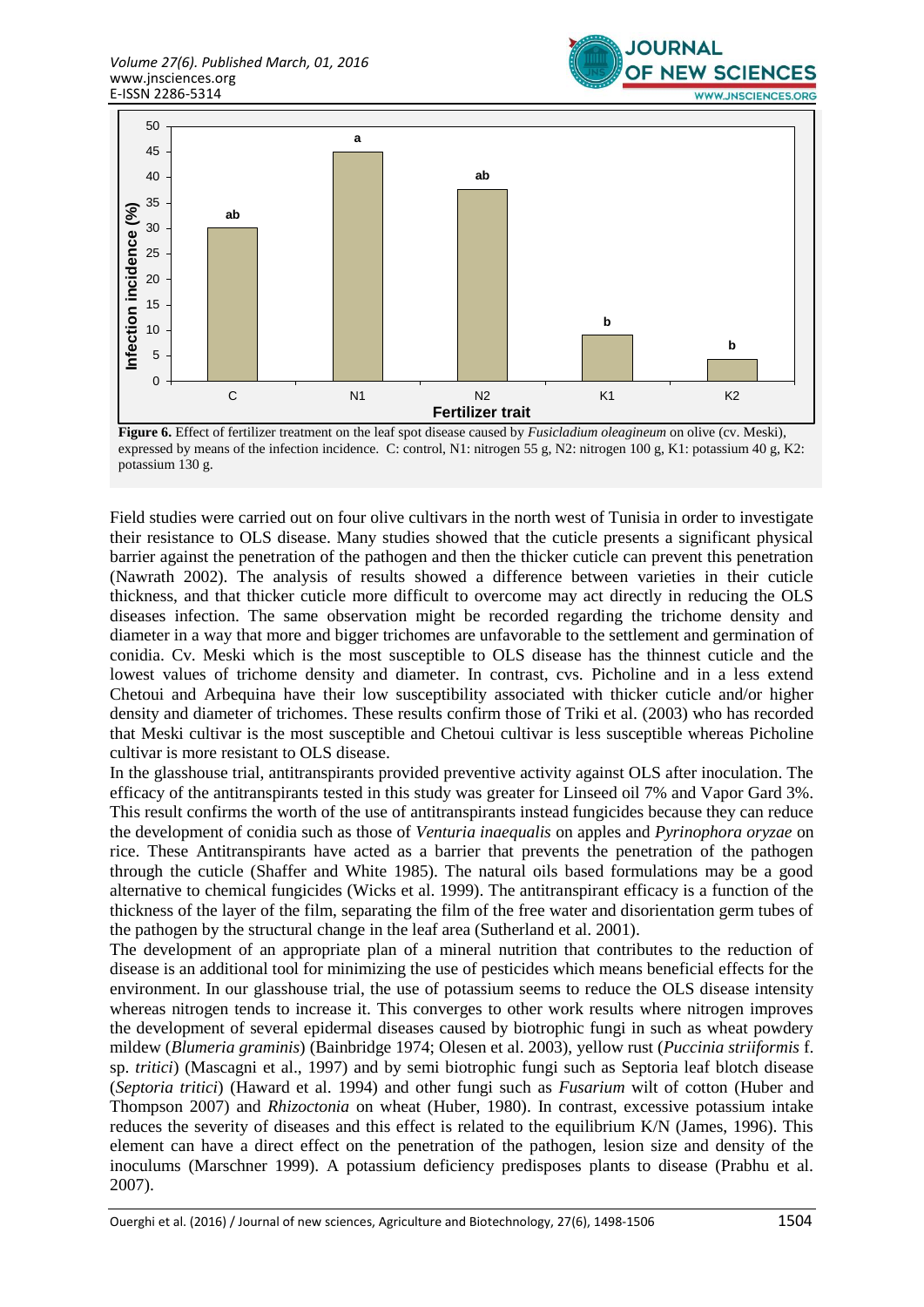

#### **4. Conclusion**

Our study demonstrated that genotype choice, antitranspirant spray and fertilizer treatment may be sufficient for effective control of OLS disease on olive tree. Four applications in spring of potassium fertilizer and autumn spray of Linseed oil 7% or Vapor Gard 3% have best results in control of the disease but further research is required to determine how many applications of which antitranspirants and fertilizers are likely to provide optimum control.

#### **5. References**

- **Alonso R, Besora J, Perdices M (2006)** Efficacia del product lanzadera cobre (Agrométodos S.A.) contra el repilo en plantones de olivo inoculados artificialmente con *Spilocaea oleagina*. [Fruticultura profesional](http://dialnet.unirioja.es/servlet/revista?codigo=606) 160: 1-4
- **AMT (2007)** Agriculture Ministry of Tunisia. http://www.avfa.agrinet.tn/upload/supports/support275.pdf
- **Ansary EM, Al-Humaid IA (2005)** Effects of Kaolin and Pinolene Film-forming Polymers on Water Relations and Photosynthetic Rate of Tuberose (*Polianthes tuberosa* L.). J King Saud Univ18: 35-49
- **Azeri T (1993)** Research on olive leaf spot olive knot and *Verticillium* wilt of olive in Turkey. EPPO Bull. 23: 437-440.
- **Bainbridge A (1974)** Effect of nitrogen nutrition of the host on barley powdery mildew. Plant Pathology 23: 160-161
- **Coats JR, Peterson CJ, Tsao R, Eggler AL, Tylka GL (2003)** Compound related to natural sources and their use as biopesticides. Patent no. US6 545043 B1.
- **FAOSTAT (2014)** http://faostat3.fao.org/download/Q/QC/E
- **Francis SA, Dewey FM, Gurr SJ (1996)** The role of cutinase in germling development and infection by Erysiphe graminis f.sp. hordei. Physiol Mol Plant Pathol. 49: 201-211.
- **Gilbert RD, Johnson AM and Dean RA (1996)** Chemical signals responsible for appressoria formation in rice blast fungus *Magnaporthe grisea*. Puhysiol Plant Pathol 48: 35-346
- **González-Lamothe R, Segura R, Trapero A, Baldoni L, Botella MA, Valpuesta V (2002)** Phylogeny of the fungus *Spilocaea oleagina* the causal agent of peacock leaf spot in olive. FEMS Microbiol Lett 210: 149- 155.
- **Graniti A (1993)** Olive scab: Review. EPPO Bull 23: 377-384.
- **Haward DD, Chambers AY, Logan J (1994)** Nitrogen and fungicide effects on yield components and disease severity in wheat. Journal of production agriculture 7: 448-454
- **Huber DM (1980)** The role of mineral nutrition in defense. Plant disease 5: 389-406.
- **JAMES RL (1997b)** Effects of fertilizer on selected potential plant pathogens in bare root forest nurseries. Technology Cooperative: 27-39
- **Kalattukudy PE (1985)** Enzymes of the plant cuticle penetration by fungal pathogens. Annu Rev Phytopathol 23: 230-250
- **Kalattukudy PE, Rogers LM, Li D, Hwang CS, Flaishman MA (1995)** Surface signaling in pathogenesis. Proc Natl Acad Sci 92: 4080-4087
- **Koller W, Yao C, Trail F, Parker DM (1985)** Role of cutinase in the invasion of plants. Can J Bot 73: 110- 118.
- Larkin JC, Young N, Prigge M, Marks MD (1996) The control of trichome spacing and number in arabidiopsis. Development 122: 997–1005.
- **Marschner. H. 1999.** Mineral nutrition of higher plants. Second edition. Academic Press
- **Marcelis L, Grashoff K, Van der Zweerde W, Kempkes F, Stanghellini C (2005)** Reduction of evaporation through increasing Bled-werstand antitranspirants. Plant Research International B V Wageningen 364: 72 pp.
- **Mascagni HJ Jr, Harrisson SA, Russin JS, Desta HM, Colyer PD, Habetz RJ, Hallmark WB, Moore SH, Rabb JL, Hutchinson RL, Boquet DJ (1997)** Nitrogen and fungicide on winter wheat produced in the Louisiana Gulf Coast region. Journal of Plant Nutrition 20: 1375-1390
- **Miller H.N. 1949.** Development of the leaf spot fungus in the olive leaf. Phytopathology 39: 403–410.
- **Nasraoui B, Barbier A, Lepoivre P (1996)** Effect of three antitranspirants films on *Botrytis cinerea* activities in vitro. Arab Journal of Plant Protection 14:101-98.
- **Nawrath C (2002)** The biopolymers cutin and suberi. American Society of Plant Biologists. 14 pp. http://www.ncbi.nlm.nih.gov/pmc/articles/PMC3243382.
- **Obanor F.O. Walter M. Jones E.E. Jaspers M.V. 2005a.** Sources of variation in a field evaluation of the incidence and severity of olive leaf spot. NZ Plant Prot 58: 273-277.
- **Olesen JE, Jorgensen LN, Petersen J, Mortensen JV (2003)** Effects of rate and timing of nitrogen fertilizer on disease control by fungicides in winter wheat. 1. Grain yield and foliar disease control. Journal of Agricultural Science Cambridge 140: 1-13
- Palti J (1981) Cultural practices and plant diseases. Springer- Verlag, Berlin, pp 243.